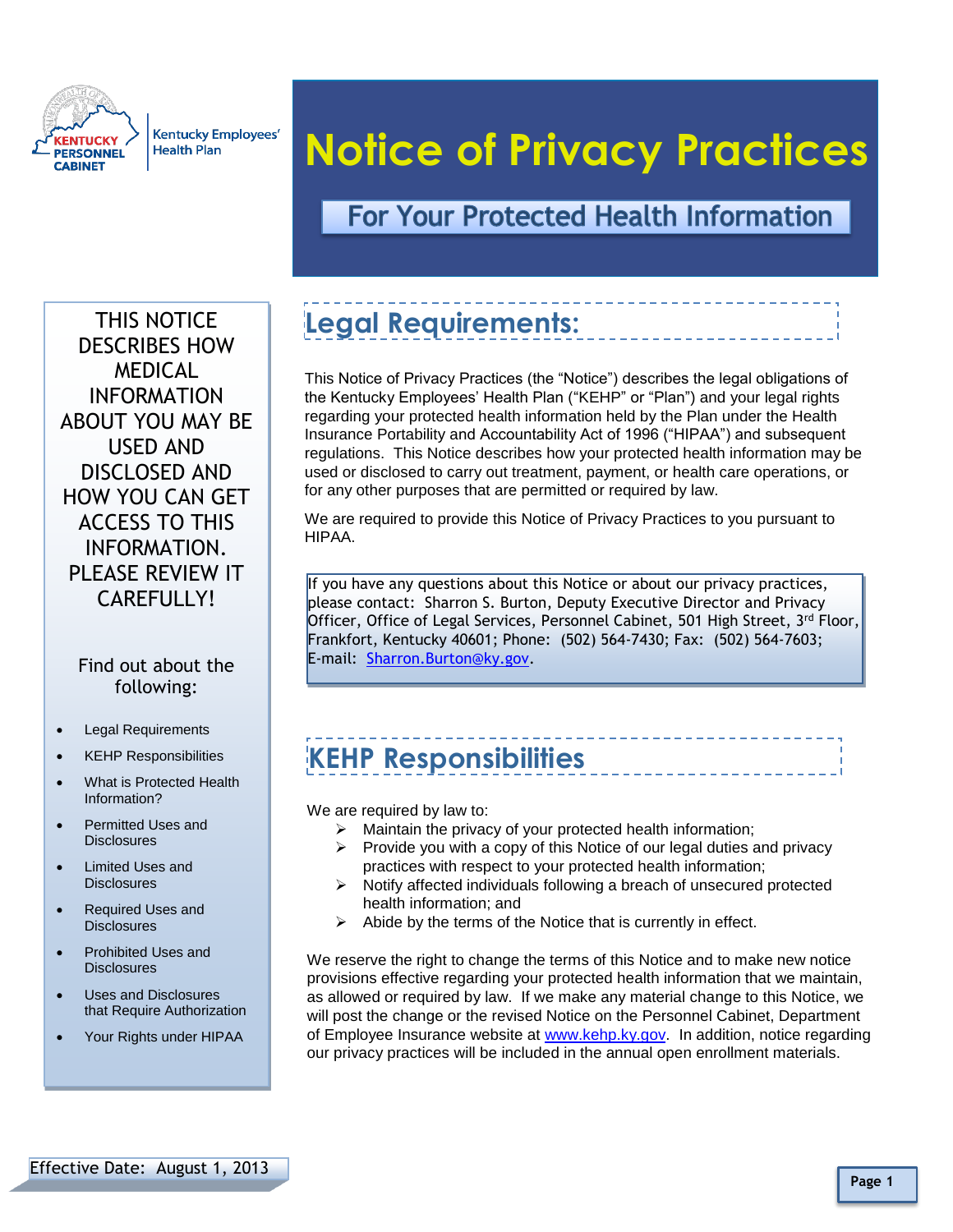#### **What is Protected Health Information?**

The HIPAA Privacy Rule protects only certain medical information known as protected health information. **Protected Health Information or PHI is individually** identifiable health information that is transmitted or maintained in electronic media or in any other form or medium. PHI does not include employment records held by an employer acting in their role of employer.

Individually identifiable health information is health information about you, including demographic information such as your name, address, telephone number, or Social Security number. It also includes information that is created or received by a health care provider, a health plan, and employer that relates to your physical or mental health or condition, the provision of health care to you, or the payment of your healthcare.

#### **Permitted Uses and Disclosures:**

Under the law, we may use or disclose your PHI under certain circumstances without your permission. The following categories describe the different ways that we may use and disclose your PHI. For each category of uses and disclosures, we will explain what we mean and provide examples. Not every use or disclosure in a category will be listed. However, all of the ways we are permitted to use and disclose information will fall within one of the listed categories.

We have the right to use and disclose your PHI:

 **To You or Your Personal Representative** including corresponding with you about your plan and benefits available to you;

 Pursuant to and in compliance with a **Valid Authorization** or an **Agreement** with you;

**For Treatment**, including the provision, coordination, or management of health care and related services;

**For Payment**, including activities to collect premiums, to fulfill responsibility for coverage and provide benefits under the health plan, to obtain or provide reimbursement for the provision of health care, to determine eligibility or coverage, to process claims, to adjudicate or subrogate claims, to pay for the treatment and services you receive from health care providers, to carry out collection activities, and to perform utilization review activities such as preauthorization;

 **For Health Care Operations** including conducting quality assessment and improvement, engaging in activities to improve health or reduce health care costs, conducting case management and care coordination, contacting doctors and patients with information about treatment alternatives, reviewing the competence or qualifications of and credentialing health care providers, enrollment activities, premium rating, arranging for medical review and auditing functions, arranging for legal review, fraud and abuse detection programs, resolving internal grievances, providing customer service, business planning and development, and for general Plan administration activities;

 **Incident** to a use or disclosure otherwise permitted by HIPAA;

 **To Business Associates** that create, receive, maintain, or transmit PHI on behalf of KEHP. A Business Associate may provide legal, actuarial, accounting, consulting, data aggregation, management, and administrative services for KEHP. A Business Associate may only disclose your information as permitted or required by its contract with KEHP or as required by law;

 **To Plan Sponsors** including employees who require PHI for the administration of the Plan. These employees will only use or disclose that information necessary to perform Plan administration functions, such as enrollment and termination, or as otherwise required by HIPAA, unless you have authorized further disclosures;

 **An Employer** about an individual who is a member of the workforce of the employer if the PHI that is disclosed consists of findings concerning a workrelated illness or injury or a workplace-related medical surveillance; and

 **As Required by Federal, State, or Local Law**  and the use or disclosure complies with and is limited to the relevant requirements of such law.

To the extent required and permitted by law, when using or disclosing PHI, KEHP will make reasonable efforts to limit PHI to the minimum necessary to accomplish the intended purpose of the use, disclosure, or request.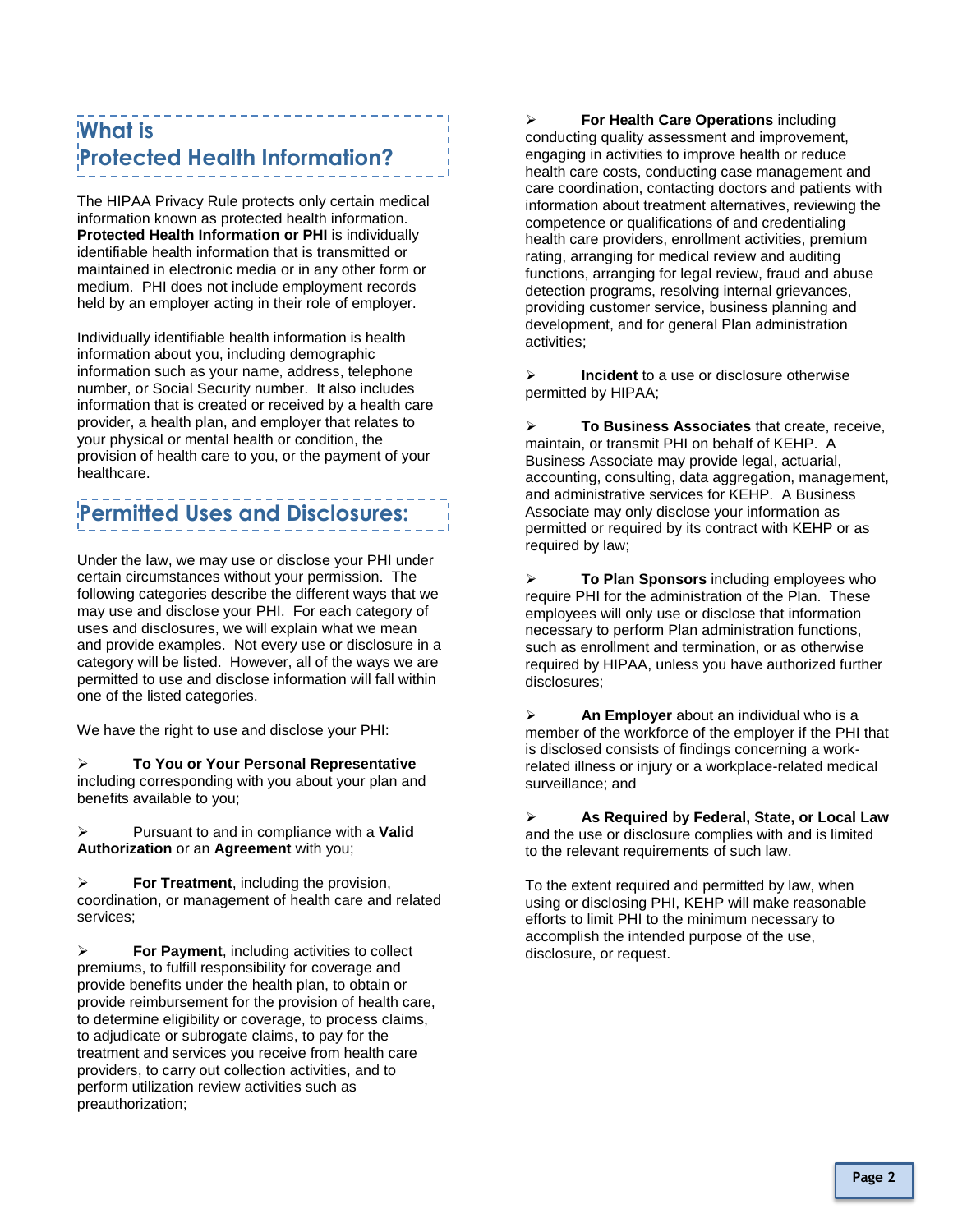#### **Limited Uses and Disclosures:**

We may, with certain limitations specified by HIPAA, use and disclose PHI about you:

 **To a Family Member, Relative, Close Personal Friend, Personal Representative or Any Other Person identified by you** provided the disclosure is directly relevant to such persons' involvement with your health care or payment related to your health care;

 **To Notify** or assist in the notification of a family member, your personal representative, or another person responsible for your care regarding your location, general condition, or death;

 **To a Public or Private Entity** authorized by law or by its charter to assist in disaster relief efforts;

 **As Required by Federal, State, or Local Law**  and the use or disclosure complies with and is limited to the relevant requirements of such law;

 **For Public Health Activities** including disclosure to a public health authority that is authorized by law to collect or receive PHI for the purpose of preventing or controlling disease, injury, or disability which includes reporting of disease, injury, or vital events such as birth or death, and the conduct of public health surveillance, public health investigations, and public health interventions; to report child abuse or neglect; to collect or report on the quality, safety, or effectiveness of products or activities; to enable product recalls, repairs, or replacements; to notify a person who may have been exposed to a communicable disease or may otherwise be at risk of contracting or spreading a disease or condition;

 **To your Employer** if you receive health care at the request of your employer for the evaluation relating to medical surveillance of the workplace or to evaluate whether you have had a work-related illness or injury;

 **To a School** if you are a student or a prospective student of the school and the PHI that is disclosed is limited to proof of immunization, the school is required to have such proof, and you or a personal representative agree to the disclosure;

**To a Government Authority** if we reasonably believe that you are a victim of abuse, neglect, or domestic violence to the extent the disclosure is required by law, you agree to the disclosure, or the disclosure is expressly authorized by law and we believe the disclosure is necessary to prevent serious

harm to you or other potential victims, or you are unable to agree because of incapacity;

 **To a Health Oversight Agency** for oversight activities authorized by law, including audits; civil, administrative, or criminal investigations; inspections; licensure or disciplinary actions; civil, administrative, or criminal proceedings or actions; or other activities necessary for appropriate oversight of the health care system, government benefit programs, government regulatory programs, and determining compliance with civil rights laws;

 **In the Course of any Judicial or Administrative Proceeding** and in response to an order of a court or administrative tribunal, a subpoena, a discovery request, or other lawful process;

 **To Law Enforcement** including instances where you are suspected to be a victim of a crime, or for the purpose of identifying or locating a suspect, fugitive, material witness, or missing person;

 **To a Coroner or Medical Examiner** for the purpose of identifying a deceased person, determining a cause of death, or other duties as authorized by law;

 **To a Funeral Director** as necessary to carry out their duties with respect to the decedent;

 **To Organ Procurement Organizations** or other entities engaged in the procurement, banking, or transplantation of cadaveric organs, eyes, or tissue and for the purpose of facilitating organ, eye, or tissue donation or transplantation;

 **For Research Purposes** when the individual identifiers have been removed or an institutional review board or privacy board has reviewed the research proposal and established protocols to ensure the privacy of the requested information and approves the research;

 **To Avert a Serious Threat to Health or Safety** and the disclosure is to persons reasonably able to prevent or lessen the threat or is necessary for law enforcement authorities to identify or apprehend an individual;

 **For Military and Veterans Activities or to Federal Officials** for purposes including to assure the proper execution of a military mission, conducting lawful intelligence and counter-intelligence, conducting national security activities, and providing protective services to the President;

 **To Correctional Institutions and other Law Enforcement Custodians** about inmates;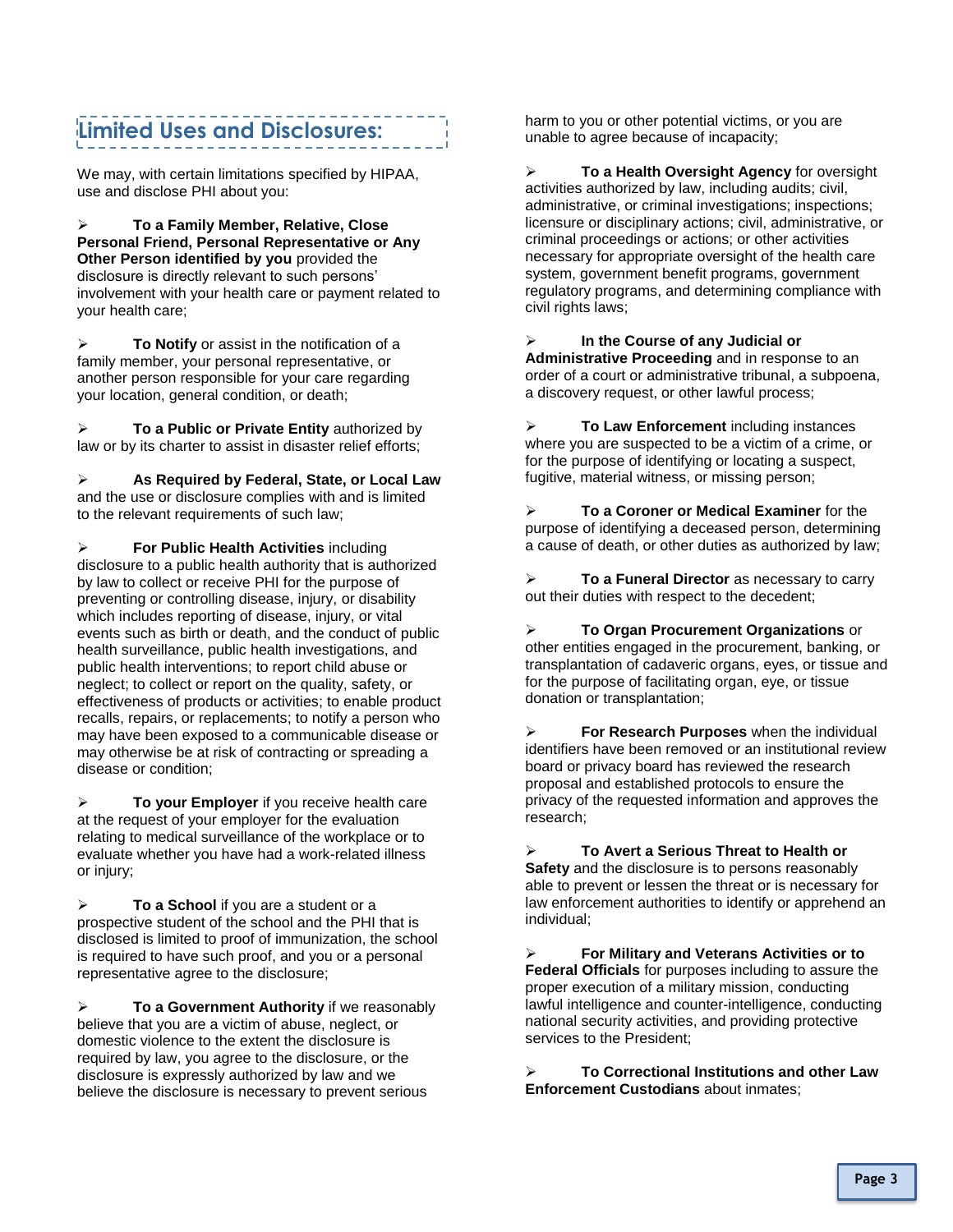**To Government Agencies Administering a Government Program** providing public benefits if the sharing of eligibility or enrollment information among such government agencies or the maintenance of such information in a single or combined data system accessible to all such government agencies is required or expressly authorized by statute or regulation;

 **For Workers' Compensation** compliance purposes or other similar programs that provide benefits for work-related injuries or illness without regard to fault; and

 **To Raise Funds** provided the use or disclosure is to a Business Associate or an institutionally-related foundation and the information used or disclosed is limited to that permitted by HIPAA. You have a right to opt out of receiving fundraising communications. See, the "Your Rights Under HIPAA" section of this Notice.

### **Required Uses and Disclosures:**

We are required to disclose your PHI:

**To You** upon request;

 **To Your Personal Representative** unless we have a reasonable belief that you may be subjected to domestic violence, abuse, or neglect or treating such person as the personal representative could endanger you, or we decide that it is not in the best interest of the individual to treat the person as your personal representative. We will require written notice/authorization and supporting documentation proving that an individual has been designated as your personal representative; and

 **To the Secretary** of the U.S. Department of Health & Human Services as directed when required to investigate or determine the Plan's compliance with HIPAA.

#### **Prohibited Uses and Disclosures:**

We are prohibited from:

 Using or disclosing **Genetic Information** for underwriting purposes;

 Using or disclosing PHI in violation of a **Restriction** to which KEHP has agreed except where emergency treatment is needed;

 $\triangleright$  Except as indicated in the Permitted, Limited, and Required Uses and Disclosures sections of this Notice, using or disclosing PHI without a **Valid Authorization** including the use and disclosure of

psychotherapy notes, the use and disclosure of information for marketing purposes, and the sale of PHI; and

 $\triangleright$  Disclosing PHI to a Plan sponsor for the purpose of **Employment-Related Actions or Decisions** or in connection with any other benefit or employee benefit plan of the Plan sponsor.

#### **Uses and Disclosures that Require Authorization:**

Except as otherwise described in this Notice, we may not use or disclose PHI without a valid authorization.

A valid authorization is specifically required:

 For any use or disclosure of **Psychotherapy Notes**, except to carry out treatment, payment, or health care operations or to defend KEHP in a legal action or other proceeding brought by you;

 For any use or disclosure of PHI for **Marketing** except if the communication is in the form of a face-toface communication with you or a promotional gift of nominal value is provided. "Marketing" does not include communications made to describe a healthrelated product or service that is provided by, or included in the plan of benefits of KEHP; and

 $\triangleright$  For any disclosure of protected health information which is a **Sale** of such information.

Uses and disclosures of PHI that are not described in this Notice will be made only with the individual's written valid authorization.

A valid authorization must be written in plain language and include specific information. For your convenience, and to ensure that your authorization is valid and contains all required information, you may submit your authorization on KEHP's "Authorization for Release of Your Protected Health Information" form. The form may be obtained by contacting the Privacy Officer or by accessing KEHP's Web site at [www.kehp.ky.gov.](http://www.kehp.ky.gov/)

You may revoke an authorization previously given at any time provided the revocation is in writing and:

- o Except to the extent that KEHP has taken action in reliance on the authorization; or
- o If the authorization was obtained as a condition of obtaining insurance coverage, other law provides the insurer with the right to contest a claim under the policy or the policy itself.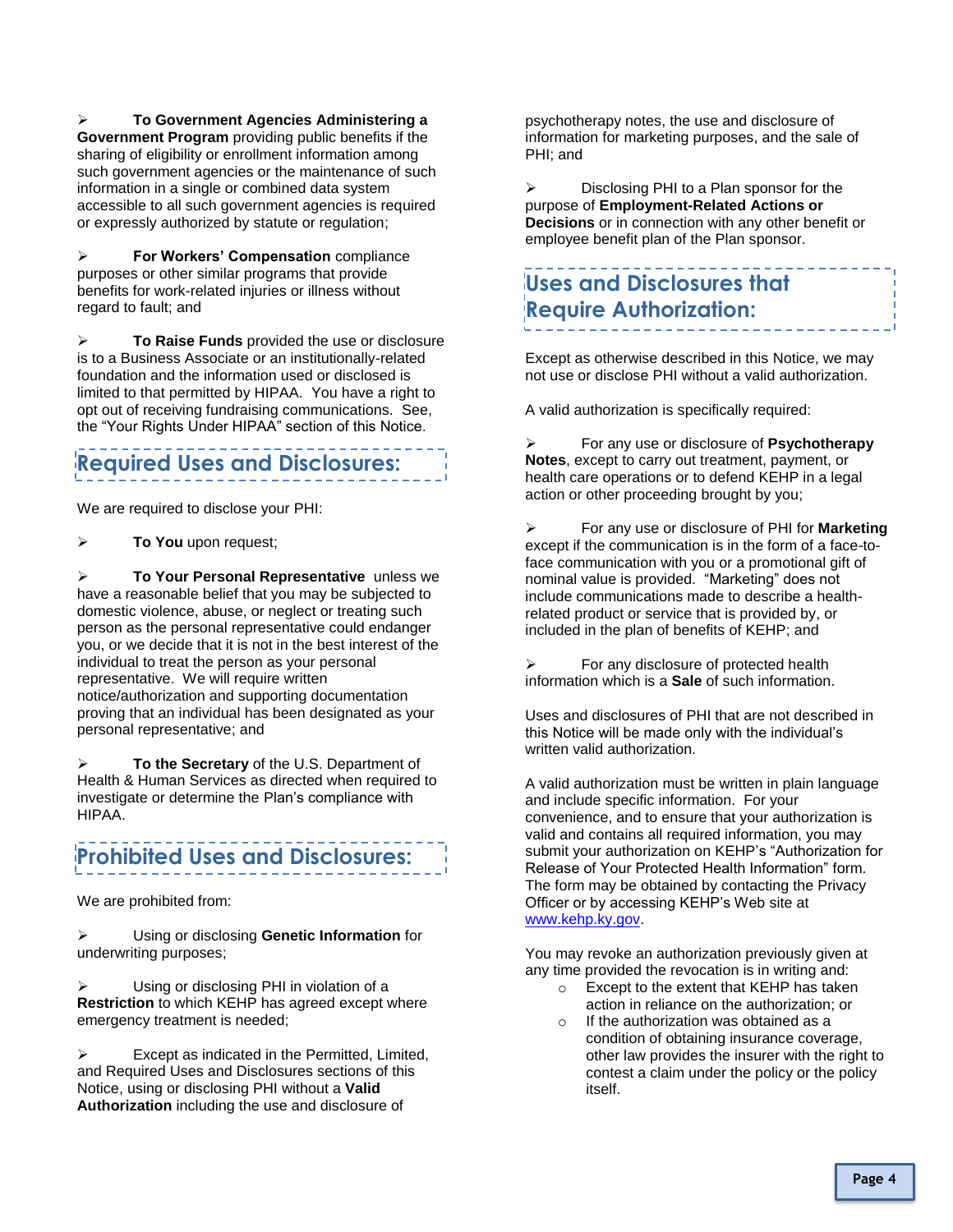### **Your Rights Under HIPAA**

You have the right to:

 **Request Restrictions** on certain uses and disclosures of PHI to carry out treatment, payment, or health care operations. You may also request restrictions on uses and disclosures of your PHI to family members, relatives, close personal friends, or other persons identified by you who are involved in your health care or payment for that care. We are not required to agree to your requested restriction except:

- o When the disclosure is for the purpose of carrying out payment or health care operations;
- o The disclosure is not otherwise required by law; and
- o The PHI pertains solely to a health care item or service for which the individual, or person other than the health plan on behalf of the individual, has paid in full.

Your request for a restriction must be made in writing and:

- $\circ$  Identify the information you want to restrict;
- o State whether you want to limit our use, disclosure, or both; and
- o Identify the persons to whom you want the restriction to apply (i.e. your spouse).

If we agree to a requested restriction on certain uses and disclosures, we will not use or disclose PHI in violation of such restriction, except where the restricted information is needed to provide emergency treatment.

For your convenience, and to ensure that your request contains all necessary information, you may submit your request on KEHP's "Request for Restriction on Use and Disclosure of Your Protected Health Information" form. The form may be obtained by contacting the Privacy Officer or by accessing KEHP's Web site at [www.kehp.ky.gov;](http://www.kehp.ky.gov/)

 **Receive Confidential Communications.** You may request to receive communications of PHI by alternative means or at alternative locations (i.e. at home, at work). Your request must be made in writing.

We will accommodate all reasonable requests provided:

- o You state that the disclosure of all or part of your PHI could endanger you;
- o You specify how payment, if any, will be handled; and
- o You provide an alternate address or other method of contact.

For your convenience, and to ensure that your request contains all necessary information, you may submit your request on KEHP's "Request for Alternative Communications Regarding Your Protected Health Information" form. The form may be obtained by contacting the Privacy Officer or by accessing KEHP's Web site at [www.kehp.ky.gov;](http://www.kehp.ky.gov/)

**Inspect and Copy** your PHI in a designated record set except for:

- o Psychotherapy notes;
- o Information compiled in reasonable anticipation of, or for use in, a civil, criminal, or administrative action or proceeding;
- o PHI that is subject to or exempt from the Clinical Laboratory Improvements Amendments of 1988;
- o PHI not maintained in a designated record set;
- o If access is temporarily suspended because research is in progress, provided you have agreed to the denial of access when consenting to participate in the research;
- o If denial of access under the Privacy Act would meet the requirements of that law; and
- o If your information was obtained from someone other than a health care provider under a promise of confidentiality and the access requested would be reasonably likely to reveal the source of the information.

Your request for access to or a copy of your PHI must be made in writing and is subject to a reasonable, costbased fee.

You have a right to a review of certain denials of access to your PHI by a licensed health care professional who was not directly involved in the denial.

For your convenience, and to ensure that your request contains all necessary information, you may submit your request on KEHP's "Request to Inspect or Copy Your Protected Health Information" form. The form may be obtained by contacting the Privacy Officer or by accessing KEHP's Web site at [www.kehp.ky.gov;](http://www.kehp.ky.gov/)

**Amend** your PHI or a record about you in a designated record set for as long as the PHI is maintained in the designated record set. We may deny your request for amendment if we determine that the PHI or record that is the subject of the request:

- o Was not created by us, unless you provide a reasonable basis to believe that the originator of the PHI is no longer available to act on the requested amendment;
- $\circ$  Is not part of the information that you would be permitted to inspect and copy;
- o Would not be available for inspection due to an exception; or